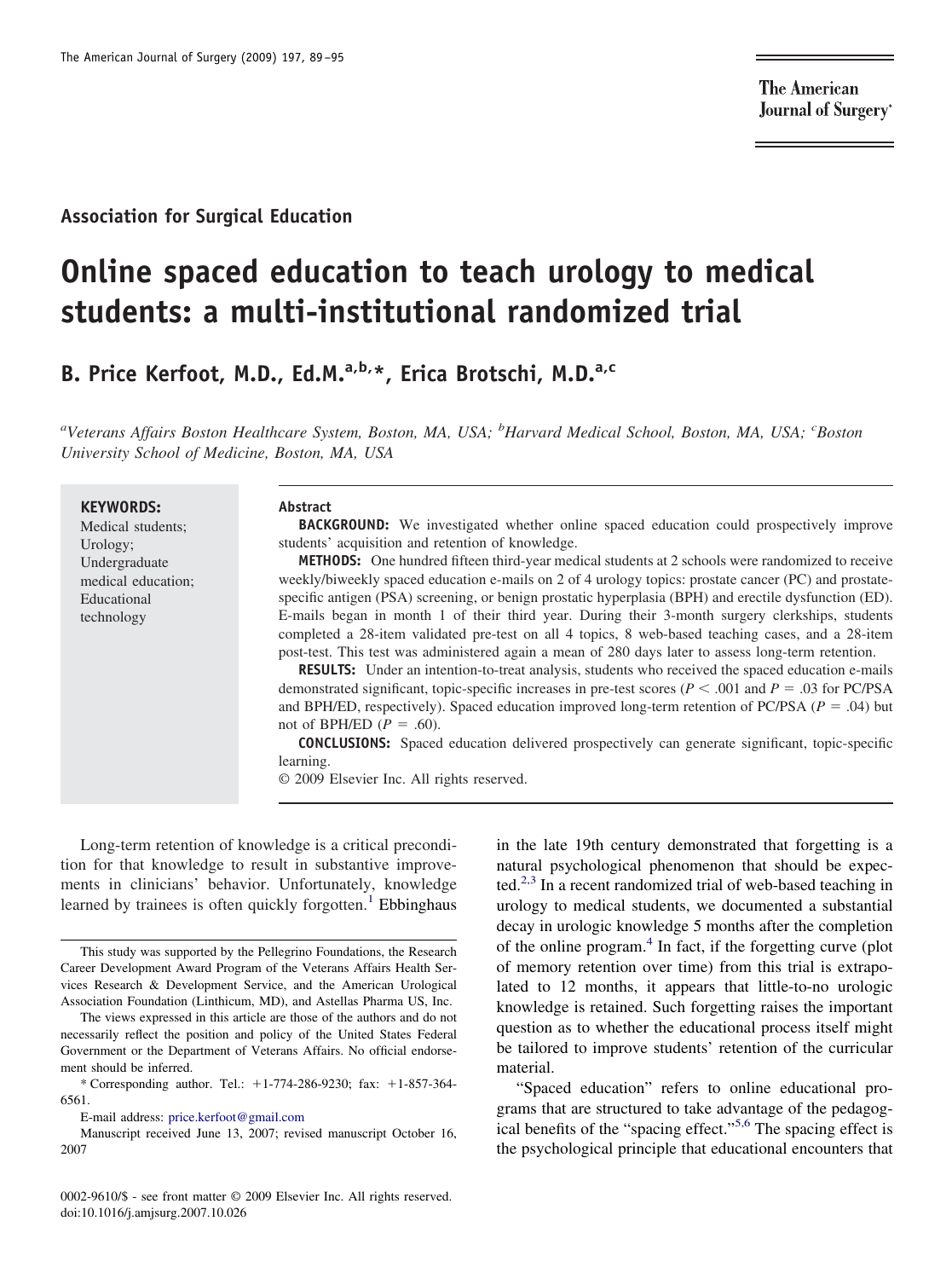are spaced and repeated over time (spaced distribution) result in more efficient learning and improved learning retention, compared to massed distribution of the educational encounters (bolus education).<sup>5–7</sup> In the 2004–5 academic year, we conducted a randomized trial which demonstrated that weekly e-mails containing clinical scenarios and questions sent to students upon the completion of their surgery clerkship could significantly improve students' long-term retention of urologic knowledge.<sup>8</sup> The question remained, though, whether educational material presented prospectively using the spaced education methodology could generate significant, topic-specific learning in urology, not just improve its retention. Herein, we report the results of a multi-institutional randomized trial that investigated this question. In addition, we investigated whether spaced education could be utilized prospectively (1) to prime students to achieve greater urologic learning during their surgery clerkships, and (2) to improve students' abilities to self-assess their own levels of urologic knowledge.

## **Methods**

#### **Study participants**

In July 2005, all 330 third-year students at Harvard Medical School (HMS) and Boston University School of Medicine (BUSM) in the 2005–6 academic year (176 and 154 students, respectively) were invited via e-mail to participate in the study. Participation was voluntary. There were no exclusion criteria. Students were given a \$20 bookstore gift certificate upon completion of the final (delayed) test. Faculty members at both medical schools were blinded to student participation and to which cohort the students were randomized. Institutional review board approval was obtained for this protocol.

#### **Standard online education program in urology**

The spaced education intervention described here was delivered as an adjunct to a core online education program in urology that all third-year students at each medical school were required to complete during their 3-month surgery clerkships. This standard online education program was conducted over the duration of their 1- to 2-week surgicalsubspecialty elective and consisted of the following: (1) a validated 28-item multiple-choice question pre-test focusing on the core topics of prostate cancer (PC), screening with prostate-specific antigen (PSA), benign prostatic hyperplasia (BPH), and erectile dysfunction (ED); (2) 8 validated web-based teaching cases on these 4 topics; and (3) the same 28 multiple-choice questions as a post-test. The validity and efficacy of these web-based teaching program have previously been established.<sup>[4](#page-5-0)</sup> We used a previously validated 28-item multiple choice test on the 4 core urology topics that has demonstrated a Cronbach alpha reliability of  $.76<sup>9</sup>$  To optimize the comparability of the test results over time, the identical test was used through-out the study. On these tests, students were asked to report their utilization of the educational materials. The test was administered online via the HMS MyCourses web-based course management system. Students' participation in the program and scores on these tests were reported to the clerkship directors.

## **Development of the spaced education items**

The content of the spaced education items and test questions was based on a validated curriculum in clinical urology and specifically focused on the 4 core urology topics outlined above.<sup>10</sup> Each spaced education item contained an evaluative component (a multiple choice question) and an educational component (the correct answer, a take-home message, and explanations of the correct and incorrect answers). An example of a spaced education item is provided in the Appendix. Ten spaced education items were selected for each topic area from a set of previously validated items with demonstrated educational efficacy.<sup>[8](#page-5-0)</sup>

#### **Study design and organization**

This multi-institutional randomized controlled trial was conducted from July 2005 to September 2006. Students were stratified by medical school and surgery clerkship date and then were block randomized to 1 of 2 cohorts: cohort A students received spaced education e-mails on the topics of PC/PSA, and cohort B students received spaced education e-mails on the topics of BPH/ED.

The spaced education e-mails were sent to students starting in July 2005. To take advantage of the educational merits of the spacing effect, the educational material was distributed in 3 cycles or repetitions (Figure 1). The temporal relation of the cycles (including their overlap) was established to create expanding time intervals between presentations of a given clinical scenario. This structure has been shown to promote greater retention of learning.<sup>[11,12](#page-5-0)</sup> For example, the first clinical scenario in cycle 1 was presented in week 1, presented again in week 6 (as a 5-week



Figure 1 Structure of the randomized controlled trial.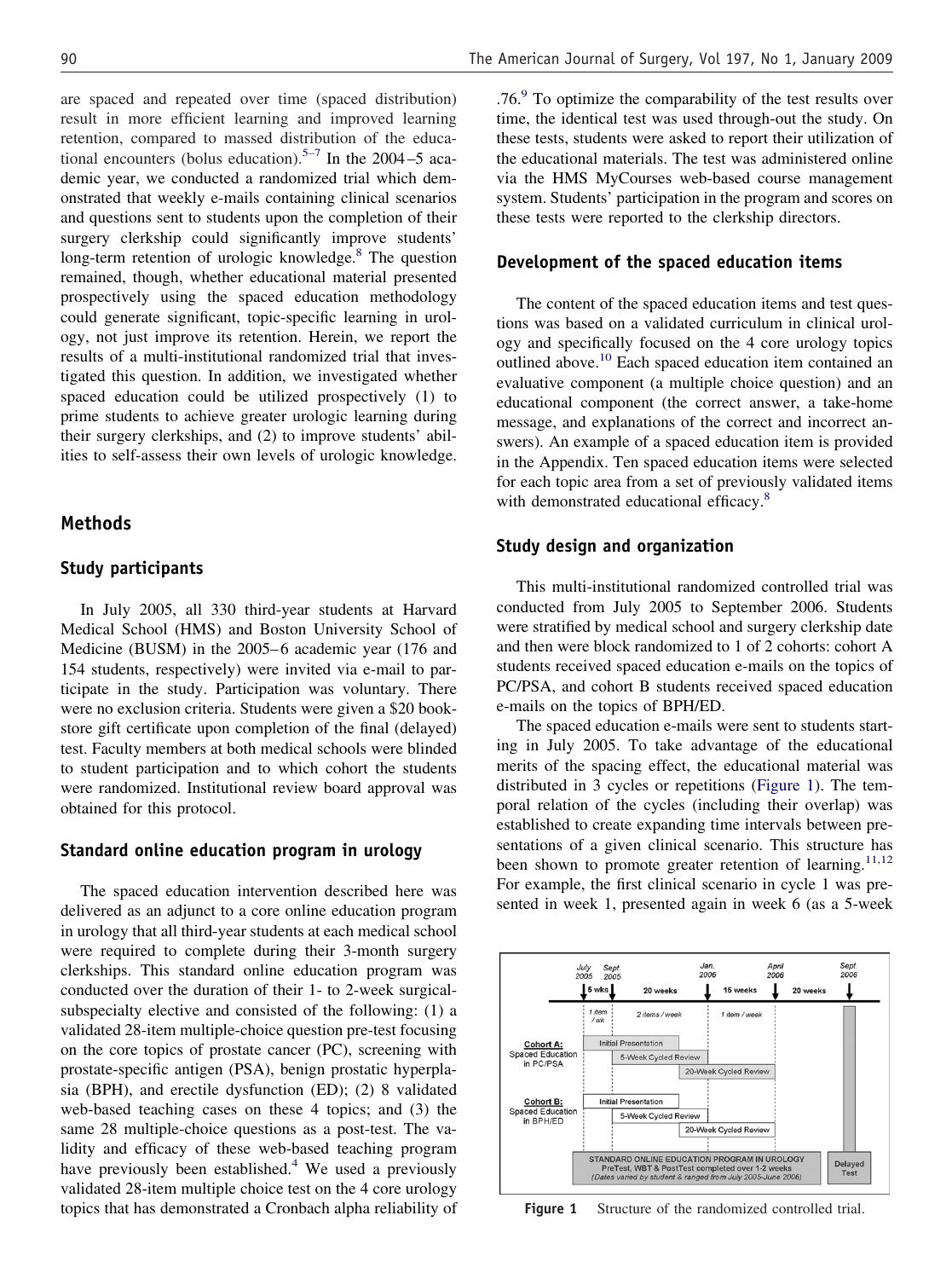cycled review), and presented for a final time in week 21 (as a 20-week cycled review). It has been our experience from other trials that the repetition is not considered burdensome, but rather is seen by the participants as a means to test and reinforce their prior learning. The entire spaced education program ran 40 weeks: students were sent 1 e-mail per week during weeks 1–5 and 26–40 and 2 e-mails per week during weeks 6–25.

Students were sent the spaced education e-mails up to and during their surgery clerkship (durations ranged from 0–40 weeks, depending on when a student's surgery clerkship was scheduled). When a student completed the core urology education program, he or she would no longer be sent the spaced education e-mails. The study was structured in this manner to increase the average duration between the termination of the spaced education and the completion of the delayed test in order to better assess the long-term retention of the material. In September 2006, the 28-item delayed test on all four core urology topics was administered online to the students. To determine students' abilities to self-assess their own urologic knowledge, students were asked the following question on the delayed test: "Please give a percentile estimate of your performance on the PC/ PSA questions (or BPH/ED questions) relative to your classmates."

#### **Outcomes and measures**

The primary outcome measure was the acquisition of learning over time from the spaced education items as measured by scores on the pre-test. Secondary outcome measures included (1) the retention of learning from the spaced education items as measured by scores on the delayed test; (2) the priming of learning from the core urology education program by the spaced education items; and (3) the ability of students to accurately self-assess their performance on the delayed test.

#### **Statistical analyses**

The data from all students who completed the pre-test were included in an intention-to treat analysis. Pre-test data were carried forward, if needed, to impute any missing post-test and/or delayed test data; this conservative approach fixed all interval gains in knowledge at 0 for those students who did not complete the post-test- or delayed-test. Topic-specific test scores were normalized to a percentage scale, with the minimum score of 0% and a maximum of 100%. Two-tailed Student *t* tests were used to test the statistical significance of changes in knowledge. Dose-response analyses were performed with Pearson correlation. Given the nonparametric nature of the utilization characteristics, statistical comparisons were performed with the Mann-Whitney *U* test. Intervention effect sizes for learning were measured by means of Cohen's d, which was calculated by dividing mean scores or score increases by pooled

standard deviations.[13](#page-5-0) Cohen's d expresses the difference between the means in terms of standard deviation units, with .2 generally considered as a small effect, .5 as a moderate effect, and  $.8$  as a large effect.<sup>14</sup> The accuracy of students' selfassessment of their performance on delayed test was analyzed by *t* test comparison of the absolute values of the difference between each student's estimated and actual percentile ranking relative to their peers. Statistical calculations were performed with SPSS for Windows 13.0 (SPSS, Inc, Chicago, IL).

### **Results**

One hundred fifteen students enrolled in the trial. The baseline characteristics of the randomized students were similar between cohorts [\(Table 1\)](#page-3-0), although a small but statistically significant gender difference was present  $(P =$ .03). The pre-test, post-test, and delayed test were completed by 89% (102/115), 86% (99/115), and 69% (79/115) of participants, respectively [\(Figure 2\)](#page-4-0). Attrition was similar between cohorts. Students in each cohort reported reading a similar percentage of the spaced education e-mails  $(P =$ .22). Cohort cross-over reported by students was not significant (data not shown). Students in cohorts A and B reported completing 94% and 97% of the WBT teaching modules, respectively  $(P = .40)$ .

Under an intention-to-treat analysis, students who received the spaced education e-mails demonstrated a significant and topic-specific increase in their pre-test scores compared to controls ( $P < .001$  and  $P = .03$  for PC/PSA and BPH/ED, respectively, [Figure 3\)](#page-4-0), corresponding to Cohen effect sizes of .83 and .44. A significant, topic-specific dose-response was present. In cohort A, the duration of the PC/PSA spaced education e-mails correlated significantly with PC/PSA pre-test scores (Pearson  $r = .33$ ,  $P = .02$ ) but did not correlate with BPH/ED pre-test scores ( $r = .05$ ,  $P =$ .71). The reverse was true in cohort B: the duration of the BPH/ED spaced education e-mails correlated significantly with BPH/ED pre-test scores  $(r = .29, P = .04)$  but did not correlate with PC/PSA pre-test scores  $(r = .10, P = .50)$ .

After completion of the WBT modules, there were no significant differences in topic-specific post-test scores between cohorts ( $P = .40$  and  $P = .06$  for PC/PSA and BPH/ED, respectively, [Figure 3\)](#page-4-0).

On average, the delayed test was completed by students 40 weeks (280 days; range 77–434) after submission of the posttest, with no significant differences in duration between cohorts. Even though PC/PSA knowledge was similar between cohorts at the time of the post-test, students who received spaced education in PC/PSA preferentially retained this topicspecific knowledge, compared to students who did not receive the spaced education on this topic  $(P = .04)$ ; effect size .41, [Figure 3\)](#page-4-0). The spaced education program on BPH/ED did not generate an improvement in retention ( $P = .60$ ).

On their delayed test, students were asked to rate their interest in the urology topics on a 5-point Likert-type scale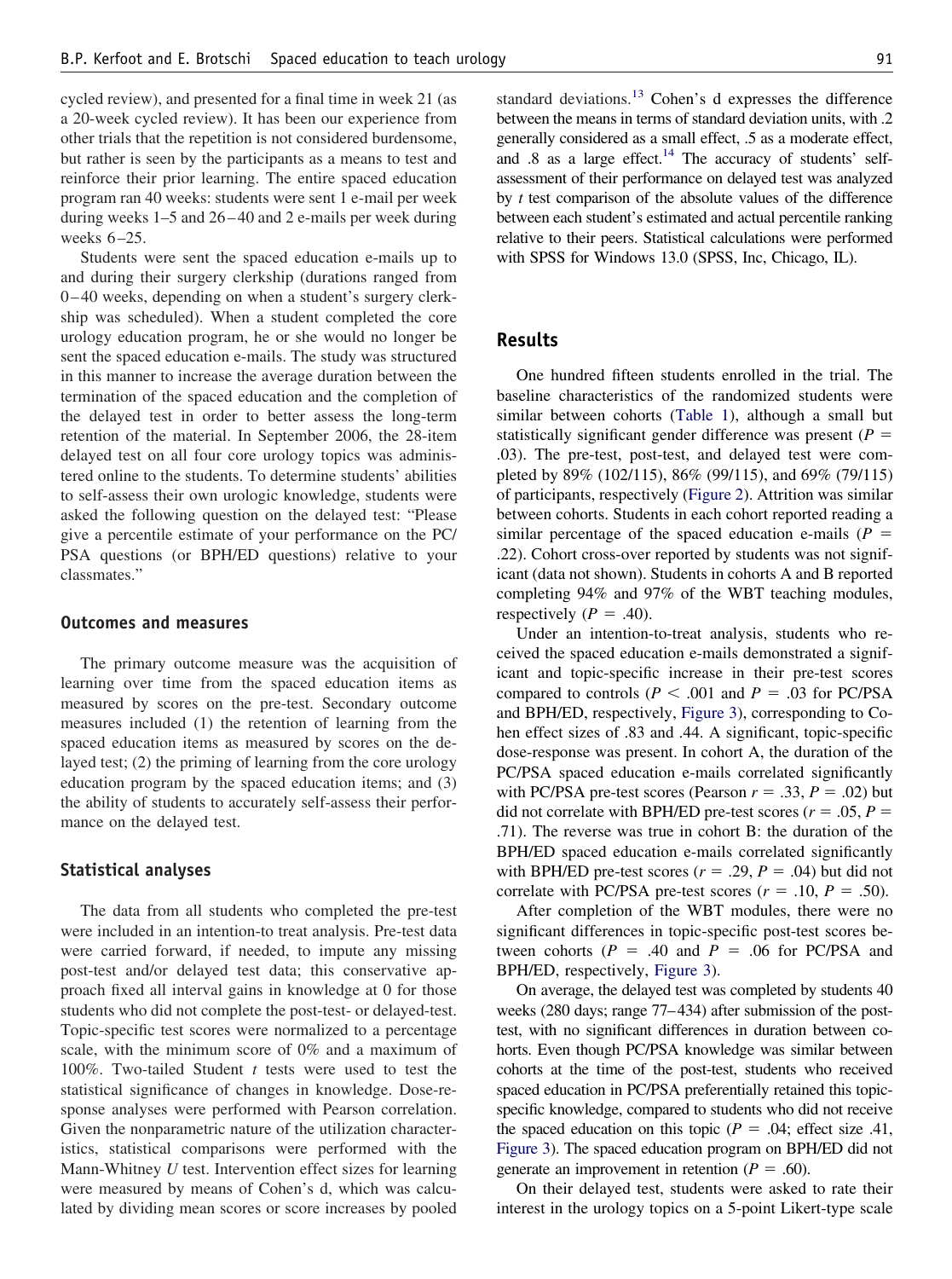|                                                       | Cohort A<br>Spaced education on PC/PSA | Cohort B<br>Spaced education on BPH/ED |
|-------------------------------------------------------|----------------------------------------|----------------------------------------|
|                                                       |                                        |                                        |
| Participants included in randomization                | 58                                     | 57                                     |
| Medical school                                        |                                        |                                        |
| Boston University School of Medicine                  | 25 (43%)                               | 25(44%)                                |
| <b>Harvard Medical School</b>                         | 33 (57%)                               | 32 (56%)                               |
| Clerkship dates                                       |                                        |                                        |
| July-September 2005                                   | 20(34%)                                | 21(37%)                                |
| October-December 2005                                 | 15 (26%)                               | 14 (25%)                               |
| January-March 2006                                    | 13 (22%)                               | 12 (21%)                               |
| April-June 2006                                       | 10(17%)                                | 10 (18%)                               |
| Site of clerkship                                     |                                        |                                        |
| Beth Israel Deaconess Med.                            | 12 (21%)                               | 12 (21%)                               |
| Boston Med. Center-East Newton                        | 15(26%)                                | 11 (19%)                               |
| Boston Med. Center-Menino                             | $3(5\%)$                               | 5(9%)                                  |
| Brigham & Women's Hospital                            | $7(12\%)$                              | 10 (18%)                               |
| Cape Cod Hospital                                     | 2(3%)                                  | 2(4%)                                  |
| Mass. General Hospital                                | 14 (24%)                               | 10 (18%)                               |
| <b>Quincy Hospital</b>                                | $0(0\%)$                               | 5(9%)                                  |
| VA Boston Healthcare System                           | 5(9%)                                  | 2(4%)                                  |
| Gender                                                |                                        |                                        |
| Female                                                | 22(38%)                                | 34 (60%)                               |
| Male                                                  | $36(62\%)$                             | $23(40\%)$                             |
| Degree program                                        |                                        |                                        |
| M.D.                                                  | 43 (74%)                               | 44 (77%)                               |
| M.D./Ph.D.                                            | $8(14\%)$                              | 7(12%)                                 |
| No response                                           | 7(12%)                                 | $6(11\%)$                              |
| Completed urology rotation                            | 22 (38%)                               | 17 (30%)                               |
| Age $(y)$                                             | 25.8 (SD 2.5)                          | 25.4 (SD 2.2)                          |
| Self-assessment of prior "knowledge base in urology"* | $2.1$ (SD $.8$ )                       | $2.0$ (SD $.8$ )                       |

## <span id="page-3-0"></span>**Table 1** Characteristics of the 115 randomized students

Percentages may not total 100% due to rounding.

\*5-point scale:  $1 =$  poor,  $5 =$  excellent.

 $(1 =$  not at all interested,  $5 =$  very interested). Overall, students rated the topics of PC/PSA as more interesting than BPH/ED  $(P < .001)$ , but there were no topic-specific differences in interest between cohorts. Students also reported that the maximum total number of spaced education e-mails that they would want to receive each week would be a mean 5.1 (median 4.0) if multiple specialties besides urology started conduct spaced education e-mail programs.

When asked to assess their own performance on the PC/PSA questions on the delayed test relative to their peers, students who received the spaced education in this topic area were significantly more accurate in their self-assessment  $(P = .02,$  [Figure 4\)](#page-5-0). Similarly, students who received the spaced education on BPH/ED also could more accurately assess their performance on these items relative to their peers, but this difference did not reach statistical significance ( $P = .06$ ).

## **Comments**

The results of this randomized trial demonstrate that spaced education delivered prospectively can generate significant topic-specific learning in urology. Spaced education

also improved the long-term retention of PC/PSA knowledge, but it did not improve retention of BPH/ED knowledge. These results likely underestimate the full educational value of the spaced education program since more than 50% of participating students received less than 2 full cycles of the educational material. Our findings confirm the results from a parallel study involving 537 urology residents in the United States and Canada.<sup>15</sup> In this randomized trial, those residents who received spaced education demonstrated significantly greater knowledge acquisition and retention than those in the bolus cohort. The pedagogical merits of the spacing effect extend well beyond online education or the learning of clinical knowledge. For example, a recent randomized trial compared massed (1 day) versus distributed (weekly) training of surgical residents in microvascular anastomosis skills. Those residents in the weekly training sessions had significantly greater skill retention and were better able to transfer these skills to a live, anesthetized rat model[.16](#page-6-0) A distinct neurophysiological basis for the spacing effect has been identified. A recent study demonstrated that spaced learning by rats improves neuronal longevity in the hippocampus and that the strength of the rats' memories correlates with the number of new cells in this region of their brains.<sup>[17](#page-6-0)</sup>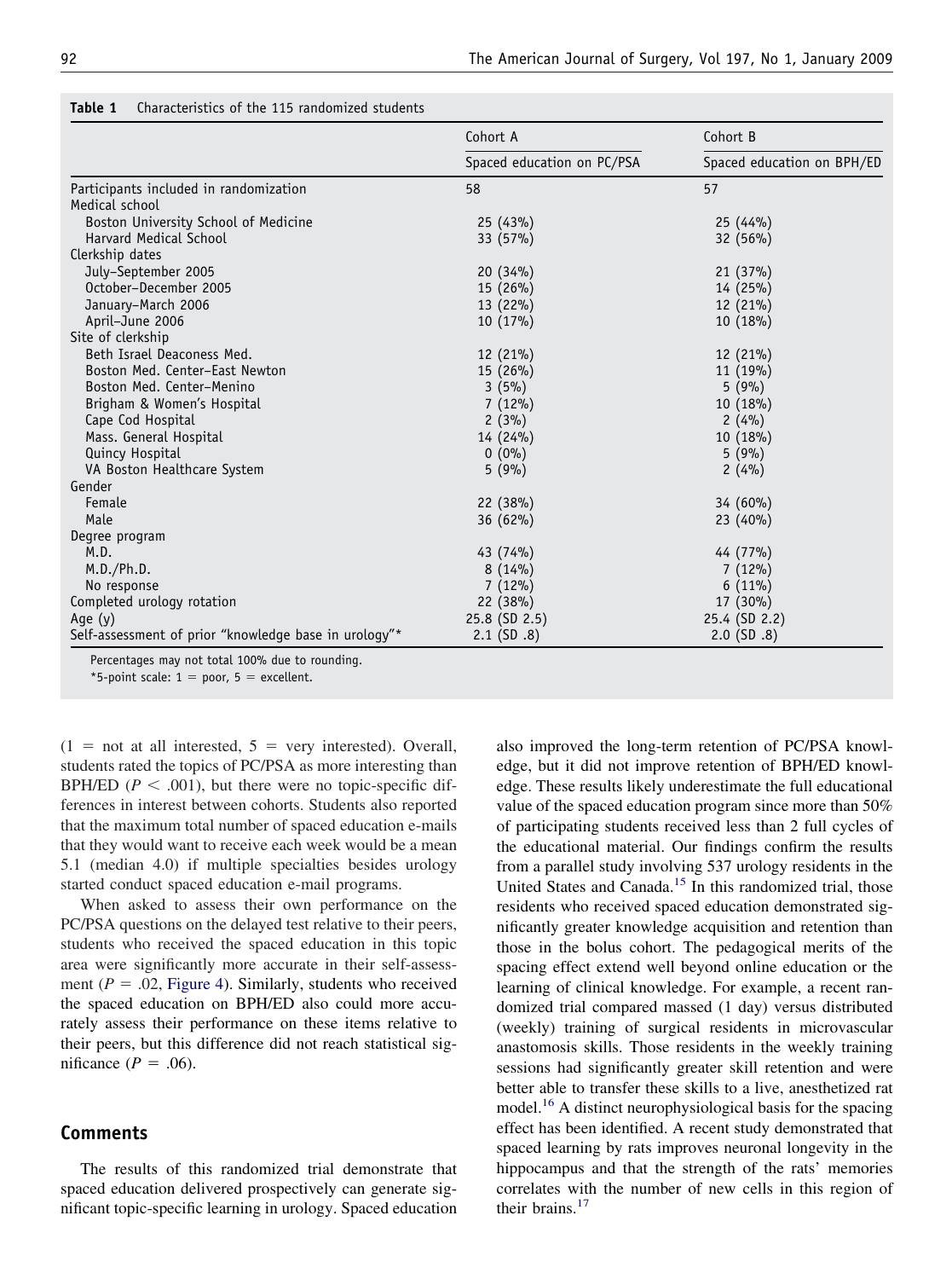<span id="page-4-0"></span>

**Figure 2** Consolidated Standards of Reporting Trials (CON-SORT) flow chart of randomized controlled trial.

It is not clear why the spaced education program in BPH/ED to urology students did not generate improvements in retention, as did the PC/PSA program. This may be due to students' relatively limited interest in BPH/ED. The core concepts and management principles of BPH and ED that we teach to the students are less well-defined than those of PC and PSA. As such, these topics may be more difficult to teach using the spaced education question–answer format. The spaced education also did not prime the students who received it to learn more from their core urology education program of web-based teaching modules. This finding may be an artifact due to a ceiling effect from our test instrument, but more likely, the educational impact of the bolus webbased teaching modules overwhelmed the learning gains from spaced education in the short-term.

In spite of the prospective spaced education program, students in both cohorts demonstrated a substantial decline in their urology knowledge in between the post-test and delayed test in both topic areas. Thus, while prospective spaced education can improve learning and retention, it does not appear to be enough in-of-itself to shift this urology learning into long-term memory. This finding argues that structured reinforcement of the important curricular content is required throughout the medical school curriculum (and beyond). Our prior work has demonstrated that such a maintenance program of spaced education is acceptable and effective.<sup>[8](#page-5-0)</sup>

Of note, spaced education did improve students' longterm abilities to accurately self-assess their own knowledge proficiency relative to their peers, although statistical significance was achieved for this outcome measure in only 1 of the 2 cohorts. This is an important finding since physician education after the end of formal training is largely based on physicians' self-directed educational activities. It is thus critical that physicians be able to accurately self-assess their true knowledge deficiencies and thus their true learning needs. Unfortunately, there is a great deal of psychological evidence that humans (which presumably includes physicians) are quite limited in their abilities to accurately selfassess their performance.<sup>18–20</sup> Spaced education holds promise as a method to improve physicians' and physician trainees' skills of self-assessment. The key may be the immediate and direct feedback provided by the spaced education e-mails. While the cycled reviews of the material reinforce the educational material, they may also be reinforcing the learners' more accurate perceptions of their performance. One potential limitation of our analysis is that



**Figure 3** Topic-specific test scores by cohort. The identical 28-item test covering all 4 core urology topics was administered to students 3 times over the duration of the study. Students in cohort A (white triangles) received the spaced education e-mails on PC/ PSA and students in cohort B (black circles) received the spaced education e-mails on BPH/ED. The pre-test and post-test were completed 1–2 weeks apart; the delayed test was completed a mean of 280 days (40 weeks) after submission of the post-test.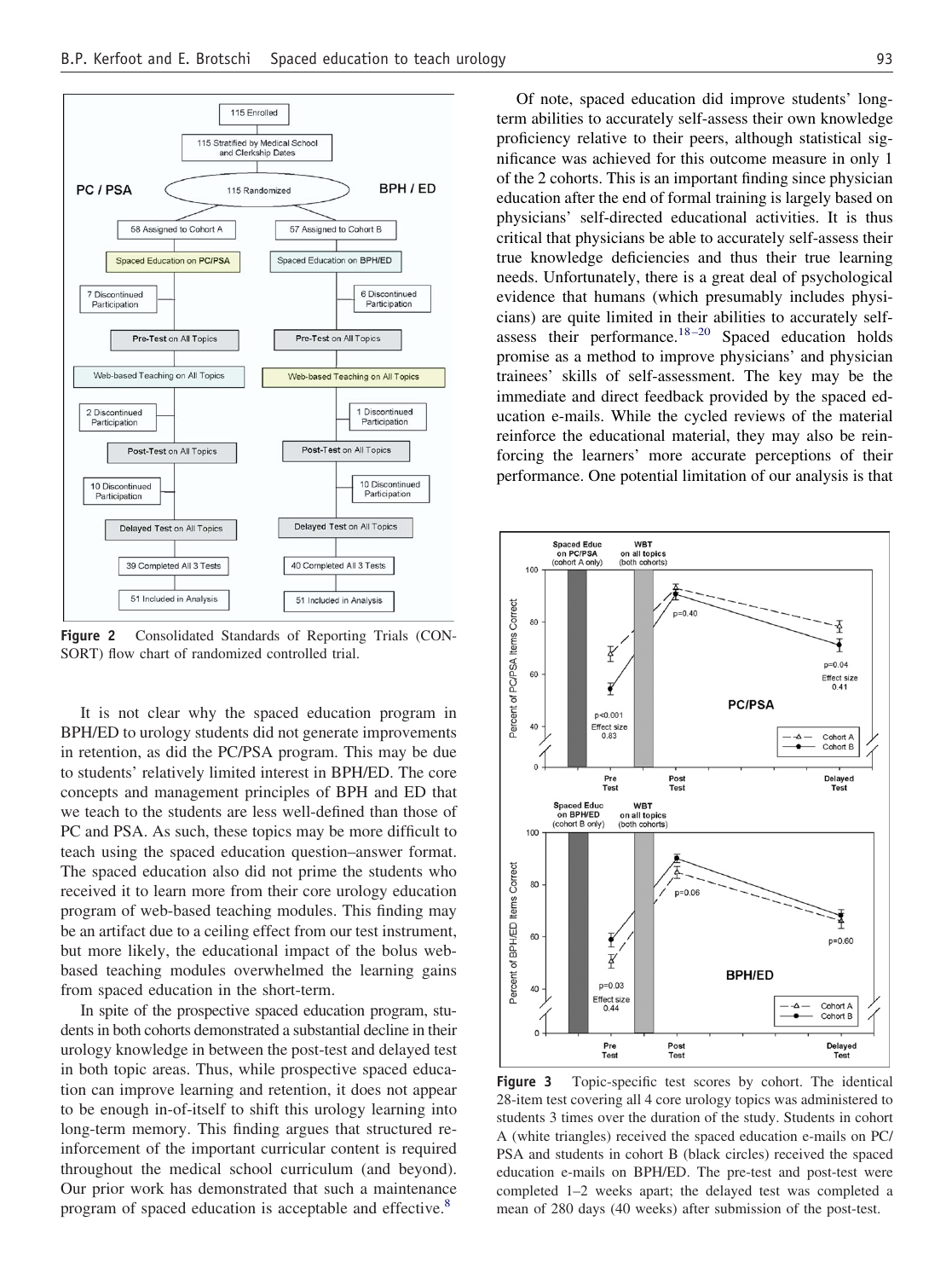<span id="page-5-0"></span>

**Figure 4** Accuracy of student self-assessment of performance on delayed test. In each plot, the dotted diagonal line from the origin represents accurate self-assessment of performance, the points in the upper left represent students who have overestimated their performance relative to their peers, and the points in the lower right represent students who have underestimated their performance relative to their peers.

students were asked to assess their percentile performance relative to their peers, rather than against an absolute standard of competency. There were 2 reasons that we elected for this approach. First, validated standards of competency are extremely difficult to establish and currently do not exist for medical student education in urology. Second, percentile-based comparisons of physician performance are increasingly more common in the United States as efforts are made to improve physician performance overall.<sup>[21](#page-6-0)</sup> For example, in an attempt to lower death rates from coronary artery bypass grafting, health officials in Massachusetts now post online the surgeon-specific 30-day mortality rates for this procedure, as well as the names of the surgeons whose adjusted death rates are significantly higher or lower than their peers.<sup>[22](#page-6-0)</sup>

This study has several limitations, including the moderate response rate of students on the delayed test and the focused nature of the educational content. In addition, the structure of our study does not allow us to determine the extent to which the improvements in learning and retention were due to the spaced education methodology itself or due to the additional exposure to the educational content provided by the spaced education program. Strengths of the study include its randomized controlled design, the inclusion of students from more than 1 medical school, and its focus on long-term retention of learning by the students.

In summary, spaced education delivered prospectively can generate significant improvements in topic-specific knowledge and improve students' abilities to self-assess their own levels of urologic knowledge. Further research is needed to determine how best to solidify this learning into longer-term memory.

## **Acknowledgment**

The authors thank Dr. Daniel D. Federman for his support of the project and his critical revision of the manuscript.

# **References**

- 1. McKenna SP, Glendon AI. Occupational first aid training: decay in cardiopulmonary resuscitation (CPR) skills. J Occup Psychol 1985;58: 109–17.
- 2. Baddeley A. *Your Memory: A User's Guide*. Buffalo, NY: Firefly Books; 2004.
- 3. Ebbinghaus H. Memory: *A Contribution to Experimental Psychology*. New York, NY: Dover Publications, Inc., 1964.
- 4. Kerfoot BP, Baker H, Jackson TL, et al. A multi-institutional randomized controlled trial of adjuvant web-based teaching to medical students. Acad Med 2006;81:224–30.
- 5. Glenberg AM, Lehmann TS. Spacing repetitions over 1 week. Memory Cognition 1980;8:528–38.
- 6. Toppino TC, Kasserman JE, Mracek WA. The effect of spacing repetitions on the recognition memory of young children and adults. J Exp Child Psychol 1991;51:123–38.
- 7. Landauer TK, Bjork RA. Optimum rehearsal patterns and name learning. In: Gruneberg MM, Morris PE, Sykes RN, editors. *Practical Aspects of Memory*. New York, NY: Academic Press; 1978:625–32.
- 8. Kerfoot BP, DeWolf WC, Masser BA, et al. Spaced education improves the retention of clinical knowledge by medical students: a randomised controlled trial. Med Educ 2007;41:23–31.
- 9. Kerfoot BP, Baker H, Volkan K, et al. Development of validated instrument to measure medical student learning in clinical urology: a step toward evidence based education. J Urol 2004;172:282–5.
- 10. Kerfoot BP, Baker H, Volkan K, et al. Development and initial evaluation of a novel urology curriculum for medical students. J Urol 2004;172:278–81.
- 11. Morris PE, Fritz CO. The improved name game: better use of expanding retrieval practice. Memory 2002;10:259–66.
- 12. Bjork RA. Retrieval practice and the maintenance of knowledge. In: Gruneberg MM, Morris PE, Sykes RN, editors. *Practical Aspects of Memory: Current Research and Issues*. New York, NY: Wiley; 1988: 396–401.
- 13. Cohen J. *Statistical Power Analysis for the Behavioural Sciences*. Ed. 2. Hillsdale, NJ: Erlbaum; 1988.
- 14. Maxwell SE, Delaney HD. *Designing Experiments and Analyzing Data: A Model Comparison Approach*. Belmont, CA: Wadsworth, 1990.